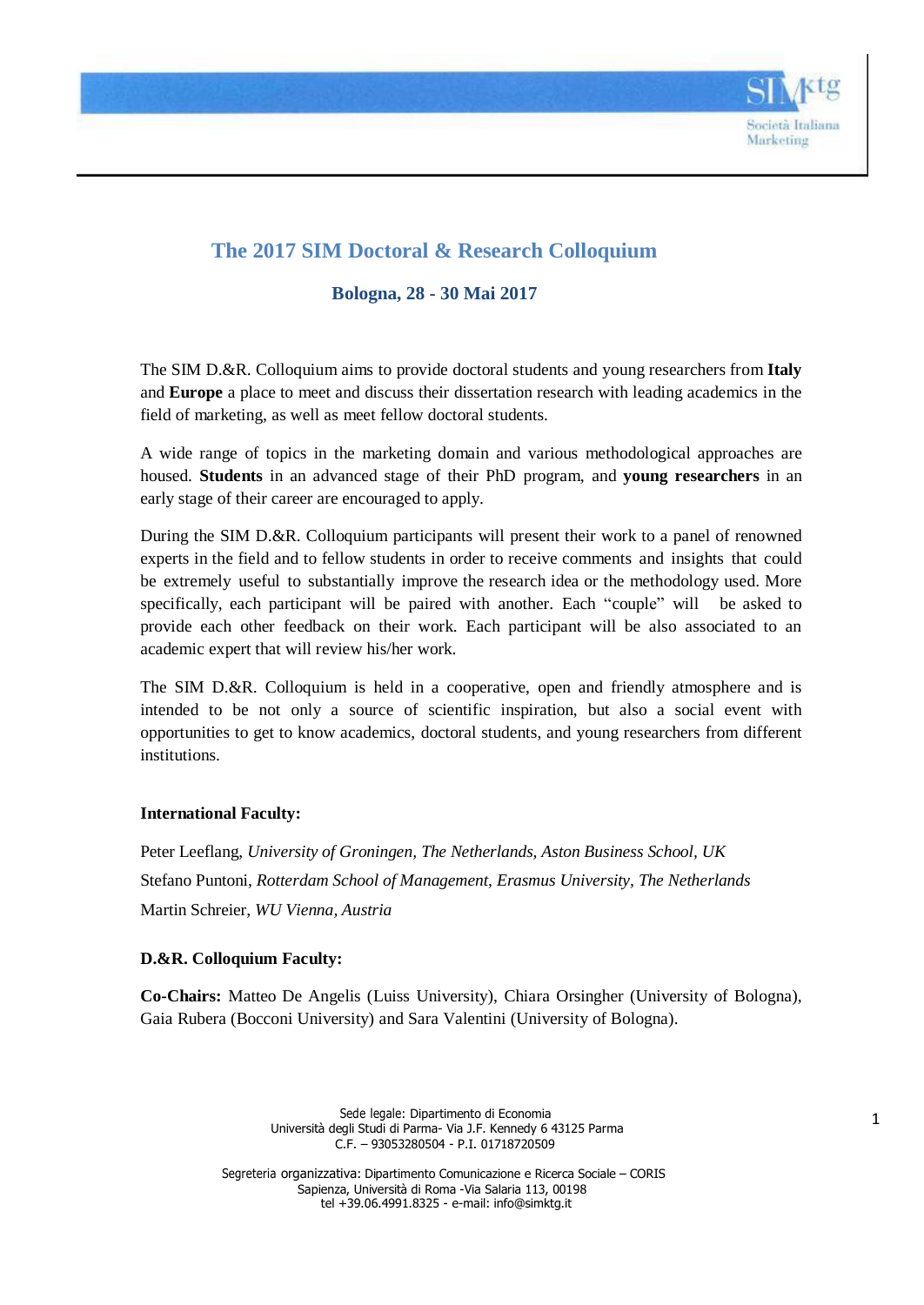

## **KEY INFORMATION:**

**Admission will be based on a competitive process** as the colloquium will be limited to 12 participants, 6 Italian and 6 European. Selection criteria will be the following:

- clarity and relevance of the contribution of the research proposal
- quality and comprehensiveness of the theoretical framework
- overall clarity of the presentation of the research proposal.

**Revision from established scholars in your area of research**: Participants' proposal will be reviewed by one member of the Faculty and one co-chair within their field (or as close as possible) and feedback will be provided after the presentation. Participants will have 30 minutes for their presentation and 30 minutes for feedback / question session.

**Partake in peer review and build your network**: Each participant will be placed in couples (based on similarity of topics or research methods) to review each other's proposals and provide feedback on their presentations. This will allow enhancing peer review skills and facilitate networking.

## **KEY DATES:**

Papers submissions close: **April 10th 2017**:

Authors notified of paper outcome: April  $25<sup>th</sup>$  2017, Registration ends on  $10<sup>th</sup>$  May 2017 Doctoral Colloquium held from:  $28<sup>th</sup>$  to  $30<sup>th</sup>$  May 2017

## **SUBMISSION GUIDELINES:**

Students wishing to attend the SIM D.&R. Colloquium are asked to send to the following email address: [info@simktg.it](mailto:info@simktg.it) before **April 10th 2017** a word document including:

- On the first page: Full contact details, title of the proposal and abstract
- Positioning of the research with respect to the academic and the managerial knowledge
- Overall Research Objective
- List of Research Questions
- Literature Review
- Theoretical framework and research hypotheses
- Research design and Methodology (Quantitative or Qualitative and main analytic technique)
- Preliminary analyses

Sede legale: Dipartimento di Economia Università degli Studi di Parma- Via J.F. Kennedy 6 43125 Parma C.F. – 93053280504 - P.I. 01718720509

Segreteria organizzativa: Dipartimento Comunicazione e Ricerca Sociale – CORIS Sapienza, Università di Roma -Via Salaria 113, 00198 tel +39.06.4991.8325 - e-mail: [info@simktg.it](mailto:info@simktg.it)